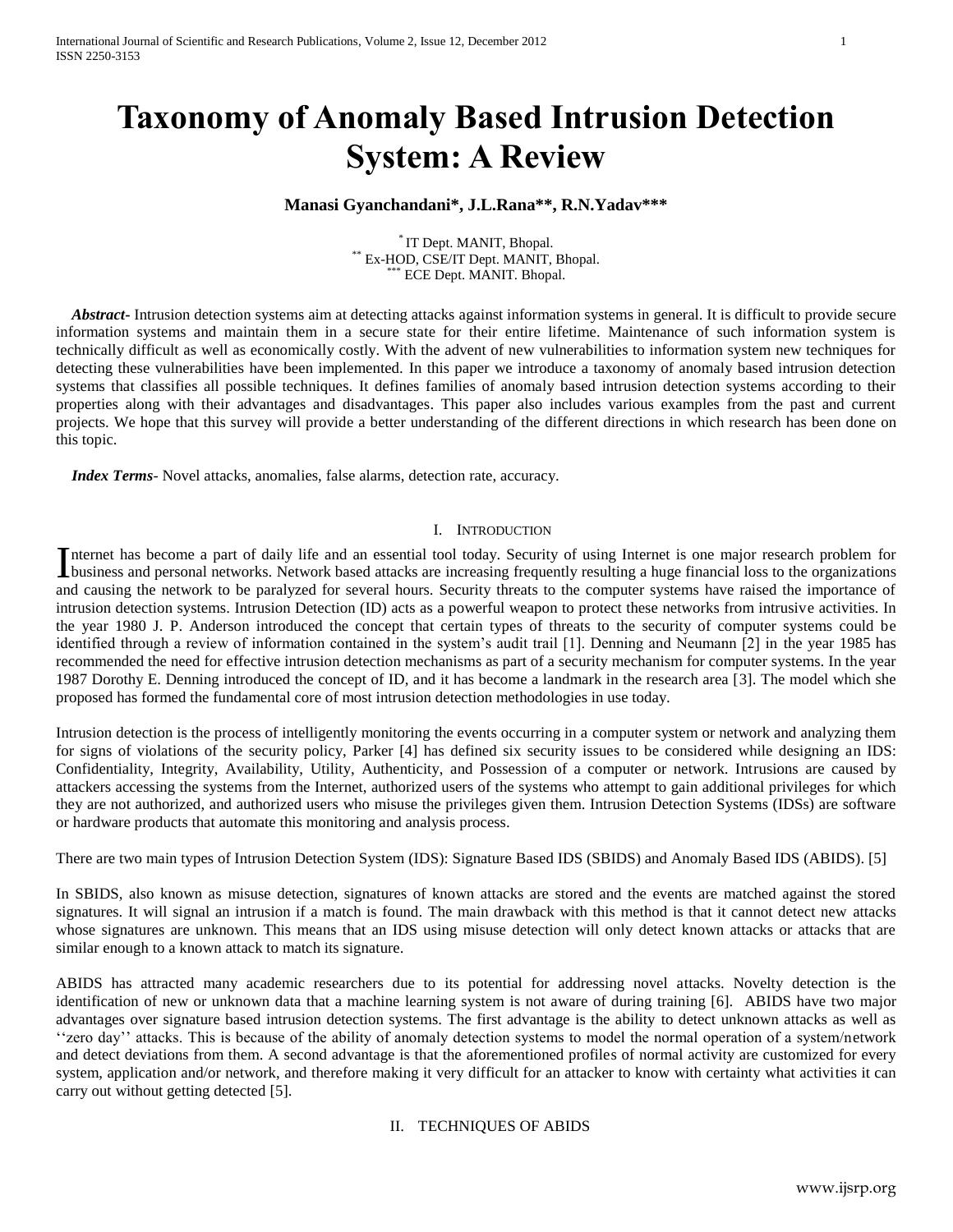In this subsection we review different techniques of Anomaly based IDS. The most important are Statistical anomaly detection, Datamining based detection, Knowledge based detection, and Machine learning based detection. The complete taxonomy of ABIDS is shown in the Figure 1.



Figure 1: Taxonomy of Anomaly based Intrusion Detection System.

## III. STATISTICAL ANOMALY BASED INTRUSION DETECTION SYSTEM (SABIDS)

 Statistical modeling is among the earliest methods used for detecting intrusions in electronic information systems. Statistical based anomaly detection techniques use statistical properties and statistical tests to determine whether "Observed behavior" deviate significantly from the "expected behavior" [7]. Statistical based anomaly detection techniques use statistical properties (e.g., mean and variance) of normal activities to build a statistical based normal profile and employ statistical tests to determine whether observed activities deviate significantly from the normal profile. The IDS goes on assigning a score to an anomalous activity. As soon as this score becomes greater certain threshold, it will generate an alarm. SABIDS is a two-step process: first it establishes behavior profiles for the normal activities and current activities. Then these profiles are matched based on various techniques to detect any kind of deviation from the normal behavior. SABIDS can further be classified into following categories: [3] [8]

- a. Operational Model or Threshold Metric
- b. Markov Process Model or Marker Model
- c. Statistical Moments or Mean and Standard Deviation Model
- d. Multivariate Model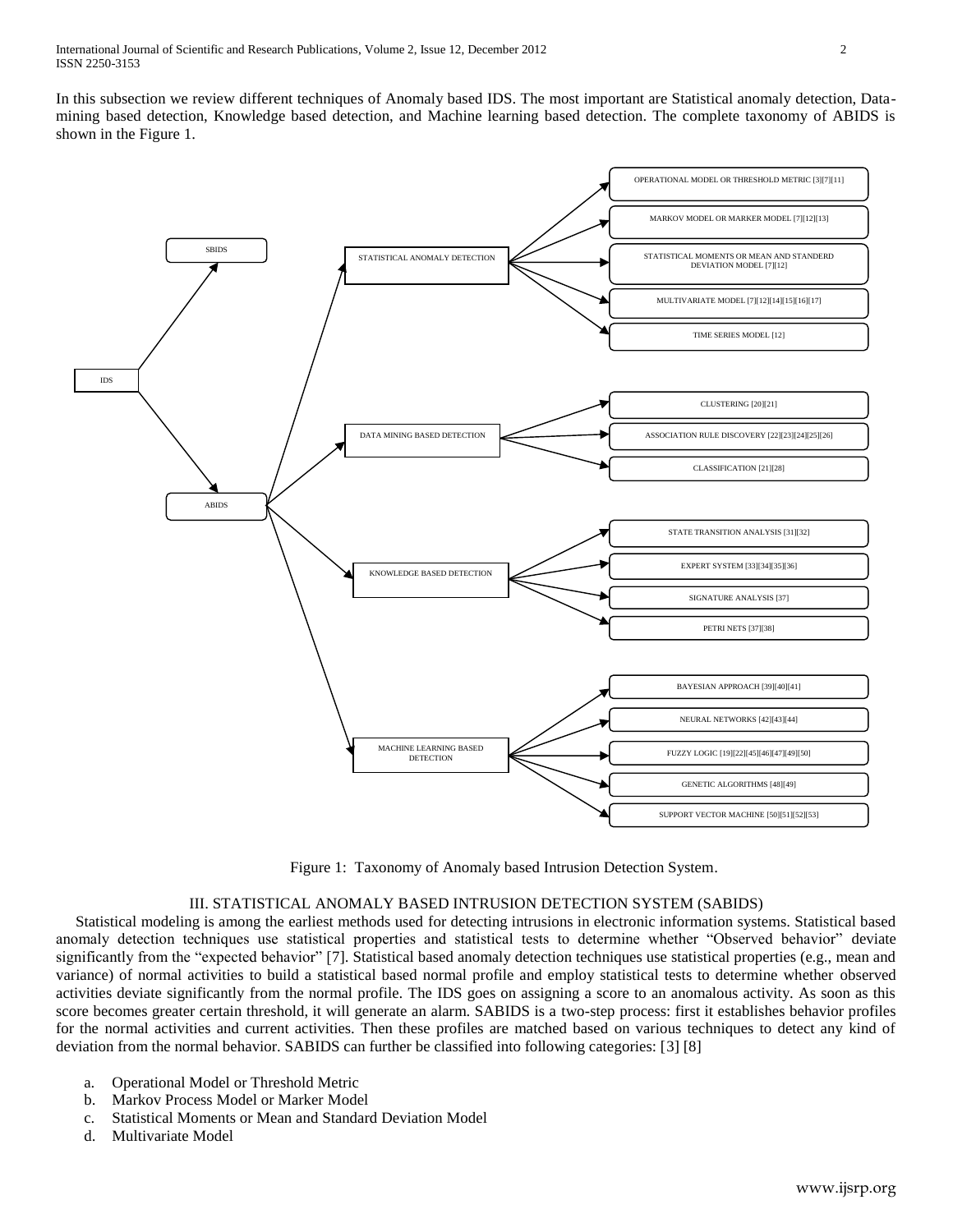e. Time Series Model

## Advantages of SABIDS [8] [9] [10]

- 1. SABIDS do not require prior knowledge of security flaws and/or the attacks themselves. As a result these systems can detect "zero days" or the extremely new attack.
- 2. Statistical approaches can provide accurate notification of malicious activities that typically occur over extended periods of time and are good indicators of impending denial-of-service attacks.
- 3. These systems are potentially easier to maintain, as there is no need to update signatures and the system doesn't rely on specific attacks or conditions.
- 4. These systems also generate an alert based on the presence of the unusual activity.
- 5. These systems are also capable of detecting "low and slow" attacks.
- 6. These systems look for individual elements which may be part of an intrusion without waiting for the
- 7. Completion of an entire sequence of a particular activity.

## Disadvantages of SABIDS [8] [9] [10]

- 1. Statistical methods need accurate statistical distributions, but, not all behaviors can be modeled using purely statistical methods.
- 2. A majority of the statistical anomaly detection techniques require the assumption of a quasistationary process, which cannot be assumed for most data processed by anomaly detection systems.
- 3. Its learning process takes days or weeks to become accurate and effective.
- 4. Setting the threshold is another major problem with SABIDS. Setting the threshold too high will not alert on the necessary traffic, while setting it too low will produce an overabundance of false positives.
- 5. It generates an unacceptable number of false alarms as it is not able to adapt to legitimate changes in a user's behavior.

## a. Operational Model or Threshold Metric

This model is based on the operational assumption that an anomaly can be identified through a comparison of an observation with a predefined limit. Based on the cardinality of observation that happens over a period of time an alarm is raised. The operational model is most applicable to metrics where experience has shown that certain values are frequently linked with intrusions. For an example an event counter for the number of password failures during a brief period, where more than say 10, suggest an failed log-in [3] [7].

In [11], an Adaptive Threshold Algorithm which has been used is based on this sub model. This is a simple and straightforward algorithm that tests whether the traffic measurement, number of SYN packets exceeds over a particular threshold over a given interval. The value of this threshold is set adaptively based on an estimate of the mean number of SYN packets which is computed from recent traffic measurements.

Advantages of Operational model or Threshold Metric: This sub model is a good choice in two cases: [7]

- 1. When there are not any significant changes in normal behavior.
- 2. And when the tolerant level of a particular event is known in advance.

The above two advantages help in deciding the boundary values as the data changes its behavior.

Disadvantages of Operational model or Threshold Metric: [7]

1. This approach is not suitable for the malicious activities that may not rely only on one event but more than one event.

2. If the upper and lower boundaries are not significant this sub model will not be able to detect anomalies efficiently.

This sub model cannot be applied to cases where there can be periodic changes in the normal behavior of the data.

## b. Markov Process Model or Marker Model

The Markovian Model is used with the event counter metric to determine the normalcy of a particular event, based on the events which preceded it. The model characterizes each observation as a specific state and utilizes a state transition matrix to determine if the probability of the event is high (normal) based on the preceding events. This model is particularly useful when the sequence of activities is particularly important [12]. This model is basically used in two main approaches: Markov chains and hidden Markov models [13].A Markov chain keeps track of an intrusion by examining the system at fixed intervals and maintains the record of its state. If the state change takes place it computes the probability for that state at a given time interval. If this probability is low at that time interval then that event is considered as an anomalous [7].

## Advantages of Markov Process Model:

1. This model might be useful for looking at transitions between certain commands where command sequences were important.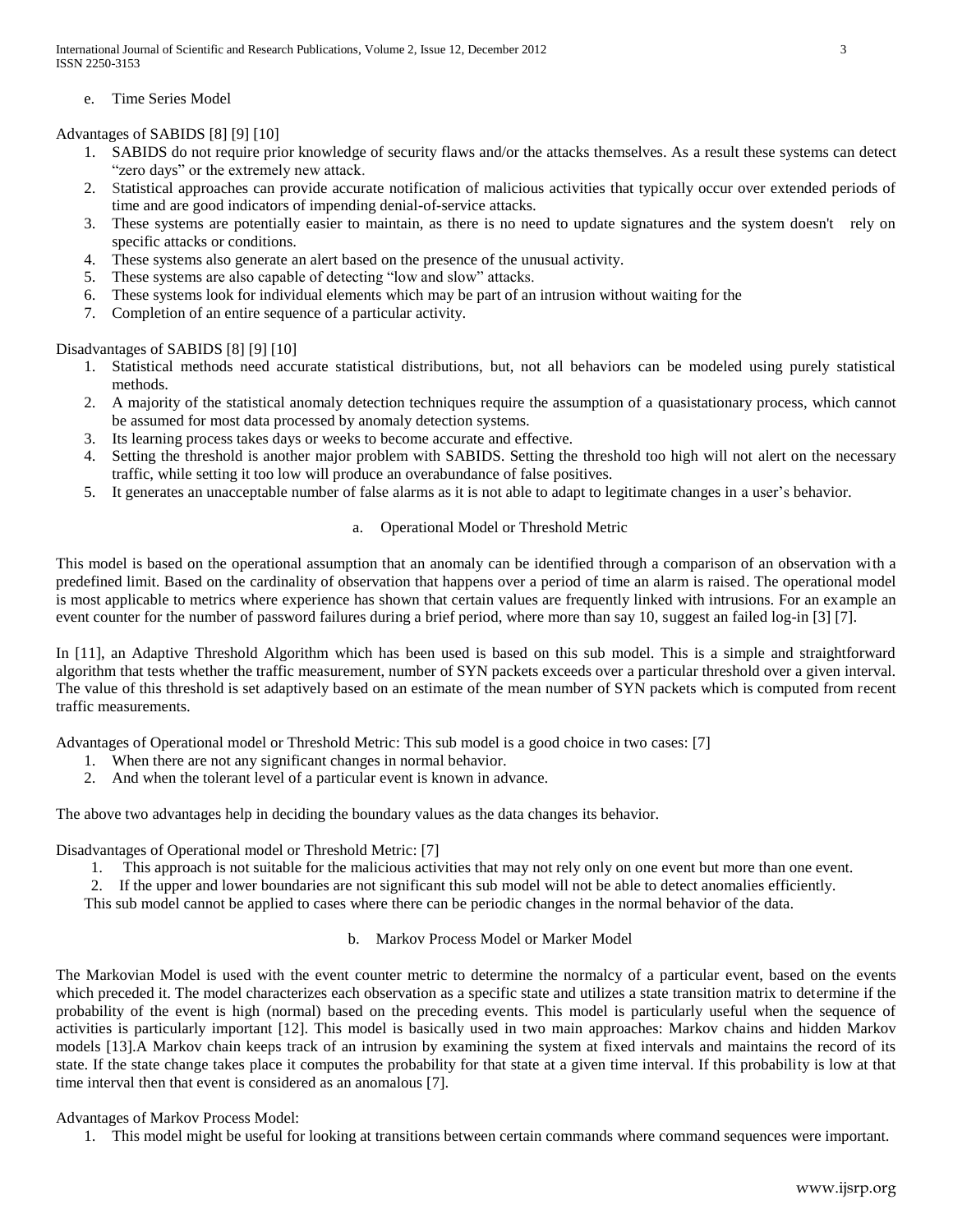2. It can easily accommodate add-on virtual "users" to the community.

Disadvantages of Markov Process Model:

- 1. A relatively large computing requirement is needed to build the user profile.
- 2. It cannot handle any drastic change in the normal usage pattern. Hence this model cannot be applied in case of time critical scenarios and where there can be drastic changes in the usage patterns.
	- c. Statistical Moments or Mean and Standard Deviation Model

The Mean and Standard Deviation Model is based on the traditional statistical determination of the normalcy of an observation based on its position relative to a specified confidence range [12]. In this sub-model, event that falls outside the set interval will be declared as an anomalous [7].

Advantages of Statistical Moments or Mean and Standard Deviation Model: [7][12]

- 1. This model has the advantage that it "learns" a user's behavior over time instead of requiring prior knowledge of the users activities.
- 2. It does not require any prior knowledge about normal activity in order to set limits, indeed it learns the normal activities from its observations.
- 3. It provides more flexibility than threshold model.

Disadvantages of Statistical Moments or Mean and Standard Deviation Model:

It is more complex than other models.

## d. Multivariate Model

This model can be applied to intrusion detection for monitoring and detecting anomalies of a process in an information system. This model is similar to the mean and standard deviation model except that it is based on correlations among two or more features. This model would be useful in the situation where two or more features are related [7]. This model permits the identification of potential anomalies where the complexity of the situation requires the comparison of multiple parameters [12]. Many researchers have proposed tests based on multivariate model, for e.g. chi-square  $(X^2)$  statistic, Hotel ling's  $(T^2)$  test [14] [15]. Multivariate process control techniques like multivariate cumulative sum (MCUSUM) and multivariate exponentially weighted moving average (MEWMA) are typically used to monitor and detecting anomalies of a process in a manufacturing system [16][ 17].

Advantages of Multivariate Model:

- 1. This model when applied with chi-square statistic gave better performance in terms of low false alarm rate and a high detection rate.
- 2. The intrusive events are detected at a very early stage.
- 3. Misses rates of multivariate techniques are much less than those of univariate.

Disadvantages of Multivariate Model:

- 1. The computationally intensive procedure of these multivariate process control techniques cannot meet the demands of ID, as ID must deal with large volumes of high-dimensional process data due to a large number (e.g. hundreds or thousands) of behavior measures and a high frequency of event occurrence.
- 2. Intrusion detection requires a minimum delay of processing each event in an information system to ensure an early indication and warning of intrusions.

## e. Time Series Model

The Time Series Model, attempts to identify anomalies by reviewing the order and time interval of activities on the network. If the probability of the occurrence of an observation is low, then the event is labeled as abnormal. This model provides the ability to evolve over time based on the activities of the users [12]. Anomalies in time series data are data points that significantly deviate from the normal pattern of the data sequence.

Advantages of Time series model:

- 1. This model can be a good approach in the scenarios where future forecast is required based on the present findings.
- 2. These models can measure trends of behavior over time and detecting gradual but significant shifts in behavior. Hence it can be a good choice where attacks are launched in the form of series.

Disadvantages of Time series model: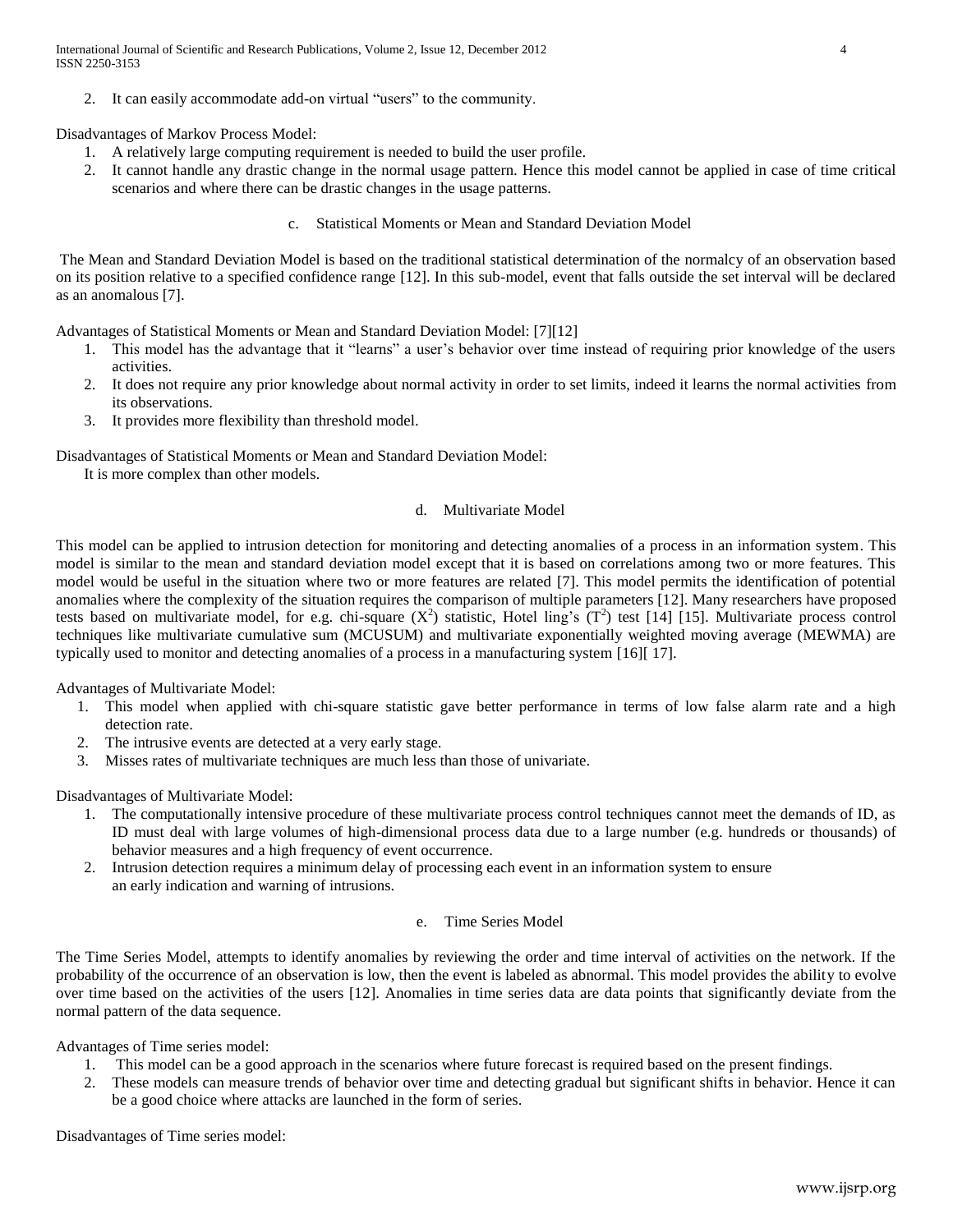- 1. This model is costly than mean and standard deviation model.
- 1. This model cannot work efficiently sudden changes in the normal behavior occurs due to anomaly. Hence this model will not be able to detect, efficiently.

Guidelines to select the SABIDS model [7]

- 1. When dealing with huge amount of network data that might change its behavior over time or the incoming data might keep changing its behavior use of "time series model" can produce better results.
- 2. In case of distributed attacks "time series model" can prove to be a very promising technique.
- 3. "Time series model" can be a good choice where attacks are launched in the form of series.
- 4. While dealing with huge amount of network data but with less security issue and less computational resources available, "mean and standard deviation" is a good choice.
- 5. When there is requirement of less security, "operational model" is a good approach.
- 6. When sequences of events are of importance requiring high computational resources, with comparatively high security level, "Markov model" is appropriate.
- 7. When there are enough resources for computations and the security level is also high then "Multivariate models" are a good choice since they produce better results with less false alarm rate as compared to mean and standard deviation model.

## IV. DATA MINING BASED APPROACH

As IDS can only detect known attacks, but it cannot detect insider attacks, the better solution for an IDS can be Data Mining at its core is "pattern finding" and is defined as "the process of extracting useful and previously unnoticed models or patterns from large data stores". The data-mining process tends to reduce the amount of data that must be retained for historical comparisons of network activity, creating data that is more meaningful to anomaly detection [18] [19].

Advantages of data mining approach to IDS:

- 1. Remove normal activity from alarm data to allow analysts to focus on real attacks.
- 2. Identify false alarm generators and "bad" sensor signatures.
- 3. Find anomalous activity that uncovers a real attack.
- 4. Identify long, ongoing patterns (different IP address, same activity).

Data Mining based approach can further be classified into following techniques:

- a. Clustering (unsupervised) of the data into various categories.
- b. Association rule discovery: finding normal activity and enabling the discovery of anomalies e.g. ADAM.
- c. Classification :( supervised) predicting the category to which a particular instance belongs.

## a. Clustering

Clustering is an unsupervised technique for finding patterns in unlabeled data with many dimensions (number of attributes). Mostly kmeans clustering is used to find natural groupings of similar instances. Records that are far from any of these clusters indicate unusual activity that may be part of a new attack. The various clustering approaches are Density-based methods, Grid-based methods, Modelbased methods, Partitioning methods and Hierarchy methods [20].

Advantages of Clustering-Based Techniques: [21]

- 1. Clustering-based techniques can operate in an unsupervised mode.
- 2. Such techniques can often be adapted to other complex data types by simply plugging in a clustering algorithm that can handle the particular data type.
- 3. The testing phase for clustering-based techniques is fast since the number of clusters against which every test instance needs to be compared is a small constant.

Disadvantages of Clustering-Based Techniques: [21]

- 1. Performance of clustering-based techniques is highly dependent on the effectiveness of clustering algorithms in capturing the cluster structure of normal instances.
- 2. Many techniques detect anomalies as a byproduct of clustering, and hence are not optimized for anomaly detection.
- 3. Several clustering algorithms force every instance to be assigned to some cluster.
- 4. Several clustering-based techniques are effective only when the anomalies do not form significant clusters among themselves.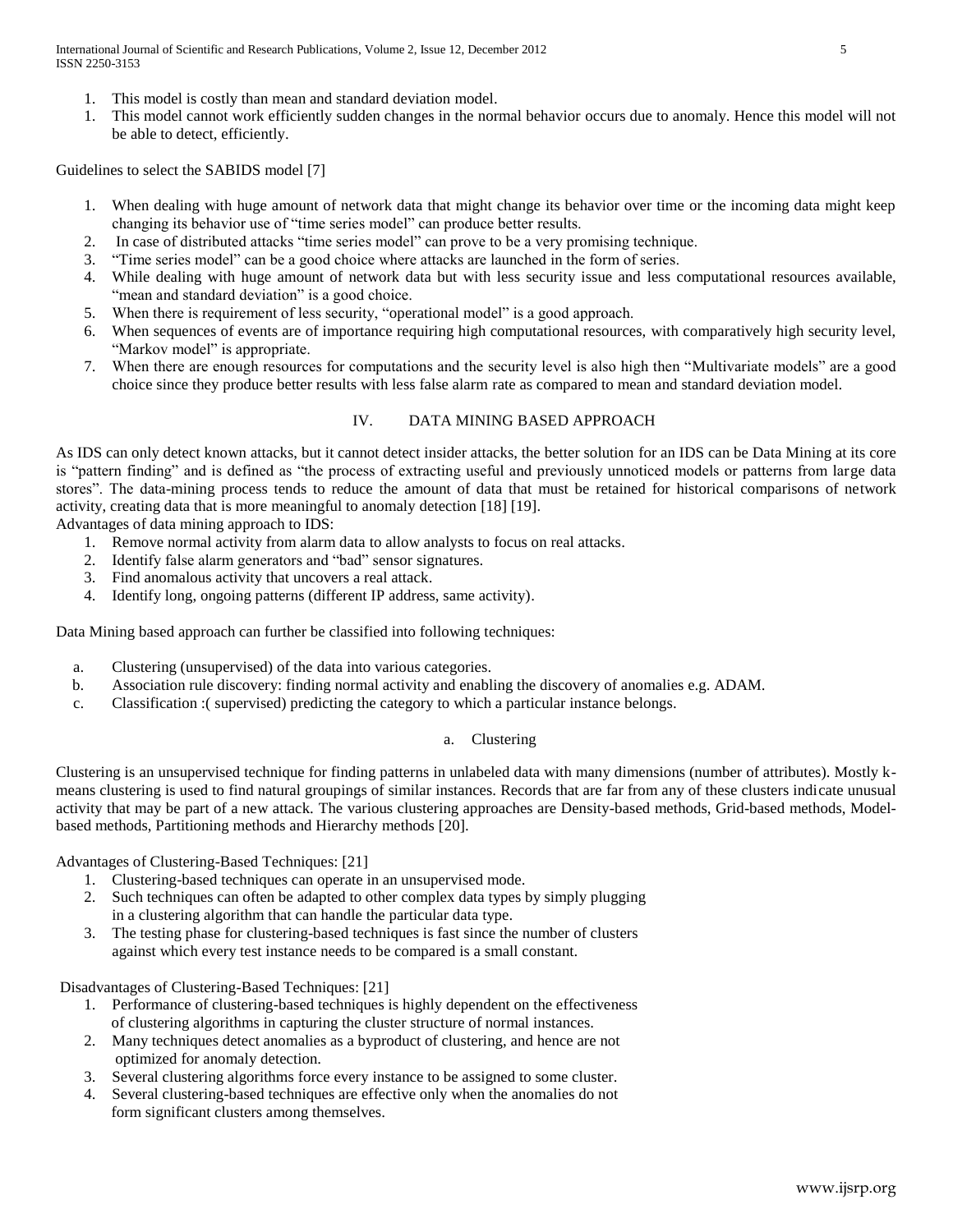#### b. Association rule discovery

Association Rule mining though a very popular technique usually is very slow, its being replaced by other powerful techniques like clustering and classification. Association rules mining finds correlation between the attributes. The concept of association rule mining for intrusion detection was introduced by Lee, et al. in [22], and is extended in [23, 24, and 25]. This technique was initially applied to the so-called market basket analysis, which aims at finding regularities in shopping behavior of customers of supermarkets. In particular, these kinds of rules, which are called Boolean association rules, try to identify sets of products (items) that are frequently bought together in a transaction. A discovered rule can tell, for example, people who buy butter and milk will also buy bread. Given a set of items  $I = \{I_1, I_2, \ldots, I_m\}$  and a database of transactions  $D = \{t_1, t_2, \ldots, t_n\}$  where  $t_i = \{I_{i1}, I_{i2}, \ldots, I_{ik}\}$  and  $I_{ij} \in I$ , an association rule is an implication of the form  $X \to Y$  where  $X, Y \subset I$  are sets of items called item sets and  $X \cap Y = \emptyset$ . The support for an association rule  $X \to Y$  is the percentage of transactions in the database that contain X ∪ Y. The confidence or strength for an association rule  $X \to Y$  is the ratio of the number of transactions that contain X ∪ Y to the number of transactions that contain X [26].

Disadvantages of Association rule discovery technique:

- 1. The execution time or association rule approach increases exponentially with respect to time as the number of attributes increases [27].
- 2. There is vast number of rules, it is not possible to process all rules in turn.

#### c. Classification

Intrusion detection can be thought of as a classification problem: we wish to classify each instance as normal or a particular kind of intrusion (attack). Classification is one of the main techniques used in data mining. Its main goal is to learn from class-labeled training instances for predicting classes of new or previously unseen data. : Instances in the training set have labels. New data is classified based on the training set. Basically a classification tree (also called as decision tree) is built to predict the category to which a particular instance belongs [28]. Two methods for building tree are top-down tree and bottom up approach. ID3 and C4.5, two commonly algorithms of decision tree, here the tree is constructed in top-down manner.

Advantages of Classification-Based Techniques: [21]

- 1. Classification-based techniques, especially the multi-class techniques, can make use of powerful algorithms that can distinguish between instances belonging to different classes.
- 2. The testing phase of classification-based techniques is fast, since each test instance needs to be compared against the pre computed model.

Disadvantages of Classification-Based techniques:

- 1. Classification-based techniques rely on the availability of accurate labels for various normal classes, which is often not possible.
- 2. These techniques assign a label to each test instance, which can also become a disadvantage when a meaningful anomaly score is desired for the test instances.

# V. KNOWLEDGE BASED DETECTION TECHNIQUE

 Knowledge based detection Technique can be used for both signature based IDS as well as anomaly based IDS. It accumulates the knowledge about specific attacks and system vulnerabilities. It uses this knowledge to exploit the attacks and vulnerabilities to generate the alarm. Any other event that is not recognized as an attack is accepted. Therefore the accuracy of knowledge based intrusion detection systems is considered good. However their completeness requires that their knowledge of attacks be updated regularly [29].

Advantages of Knowledge based detection Technique:

- 1. The accuracy of this technique is good.
- 2. It has a very low false alarm rates.
- 3. It is robust, flexible and scalable. [13]
- 4. The knowledge gathering is done in detail which makes easier for security officer to take preventive or corrective action.

Disadvantages of Knowledge based detection Technique:

- 1. The completeness of this technique requires that their knowledge of attacks be updated regularly.
- 2. It is difficult and time consuming task as maintenance of the knowledge base requires careful and detailed analysis of each vulnerability.
- 3. These approaches have to face the generalization issue.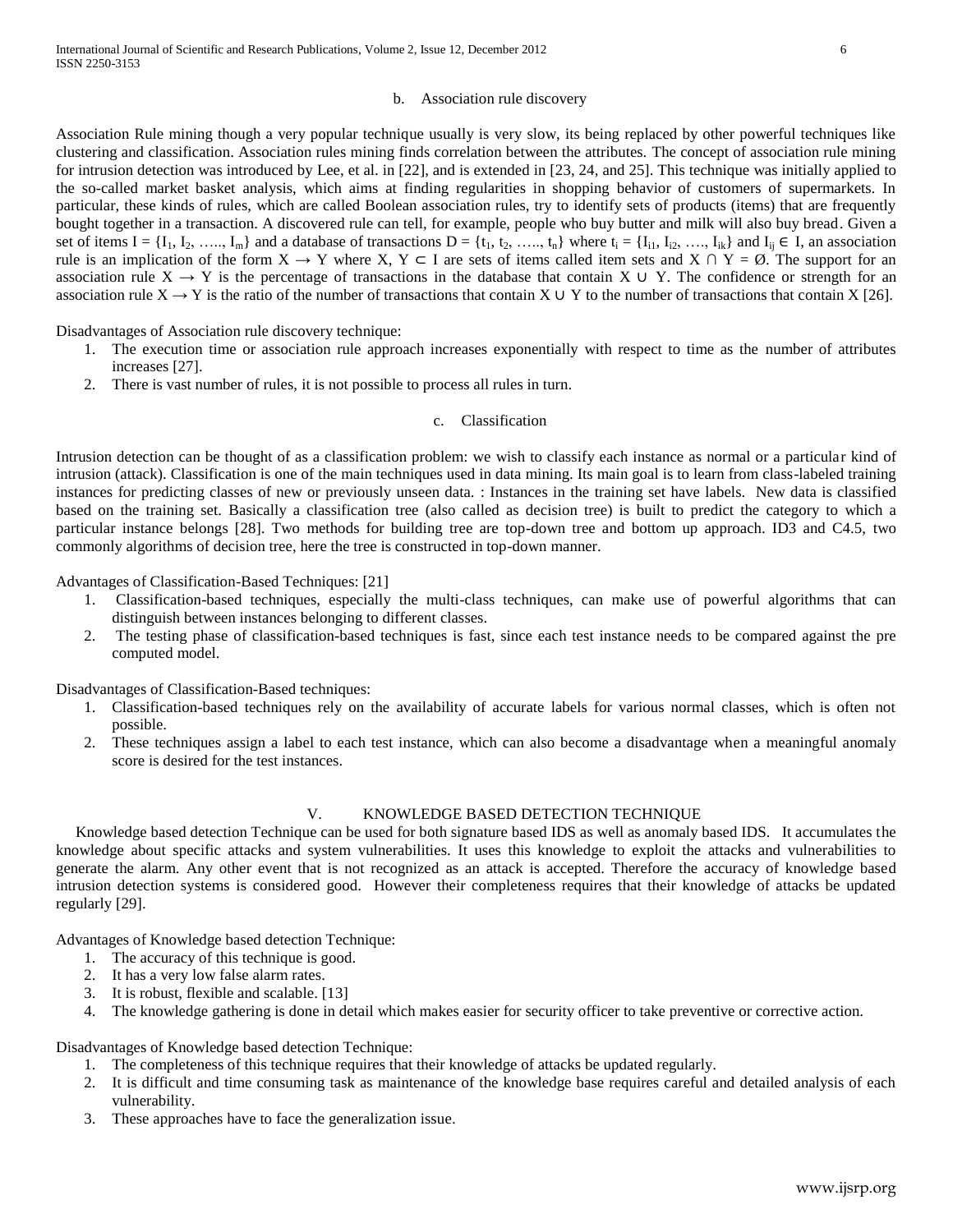Knowledge based detection Technique can further be classified as:

- a. State Transition Analysis
- b. Expert Systems
- c. Signature Analysis
- d. Petri Nets

#### a. State Transition Analysis

State transition analysis, a technique proposed by Porras and Kemmerer [30] was implemented first in UNIX [31] and later in other environments. The technique is conceptually identical to model based reasoning, it describes the attacks with a set of goals and transitions, and represents them as state transition diagrams. State transition diagram is a graphical representation of the actions performed by an intruder to archive a system compromise. In state transition analysis, an intrusion is viewed as a sequence of actions performed by an intruder that leads from some initial state on a computer system to a target compromised state. State transition analysis diagrams identify the requirements and the compromise of the penetration. They also list the key actions that have to occur for the successful completion of an intrusion [32].

## b. Expert System

Expert Systems are used primarily by knowledge-based intrusion-detection techniques. The expert system contains a set of rules that describe attacks. Audit events are then translated into facts carrying their semantic signification in the expert system, and the inference engine draws conclusions using these rules and facts. This method increases the abstraction level of the audit data by attaching semantic to it. [33] It also encodes knowledge about past intrusions, known system vulnerabilities and the security policy. As information is gathered, the expert system determines whether any rules have been satisfied [34]. Expert systems can be used for both signature based IDS as well as anomaly based IDS. Following are two examples that have used this approach:-

- 1. Wisdom and Sense [35] is an intrusion detection tool that detects statistical anomalies in the behavior of users. The tool first builds a set of rules that statistically describe the behavior of the users based on recordings of their activities over a given period of time. Current activity is then matched against these rules to detect inconsistent behavior. The rule base is rebuilt regularly to accommodate new usage patterns.
- 2. AT and T's Computer Watch [36] is a tool delivered with AT and T's UNIX/MLS multilevel security operating system. This tool checks the actions of users according to a set of rules that describe proper usage policy, and flags any action that does not fit the acceptable patterns. This approach is useful for policy based usage profiles, but is less efficient than the statistical approach for processing large amounts of audit information.

#### c. Signature Analysis

Signature analysis follows exactly the same knowledge-acquisition approach as expert systems, but the knowledge acquired is exploited in a different way. The semantic description of the attacks is transformed into information that can be found in the audit trail in a straightforward way. For example, attack scenarios might be translated into the sequences of audit events they generate, or into patterns of data that can be sought in the audit trail generated by the system. This method decreases the semantic level of the attacks description. This technique allows a very efficient implementation and is therefore applied in various commercial intrusion-detection products e.g. Haystack [37].

The main disadvantage of this technique is that like all knowledge-based approaches there is the need for frequent updates to keep up with the stream of new vulnerabilities discovered.

#### d. Petri Nets

To represent signatures of intrusions, IDIOT [38], a knowledge-based intrusion-detection system developed at Purdue University, uses Colored Petri Nets (CPN). The advantages of CPNs are their generality, their conceptual simplicity, and their graphical representability. System administrators are assisted in writing their own signatures of attacks and integrating them in IDIOT. Owing to the generality of CPNs, quite complex signatures can be written easily. However, matching a complex signature against the audit trail may become computationally very expensive [37].

## VI. MACHINE LEARNING BASED DETECTION TECHNIQUE

 Machine learning can be defined as the ability of a program and/or a system to learn and improve their performance on a certain task or group of tasks over time. Machine learning techniques focus on building a system that improves its performance based on previous results i.e. machine learning techniques have the ability to change their execution strategy on the basis of newly acquired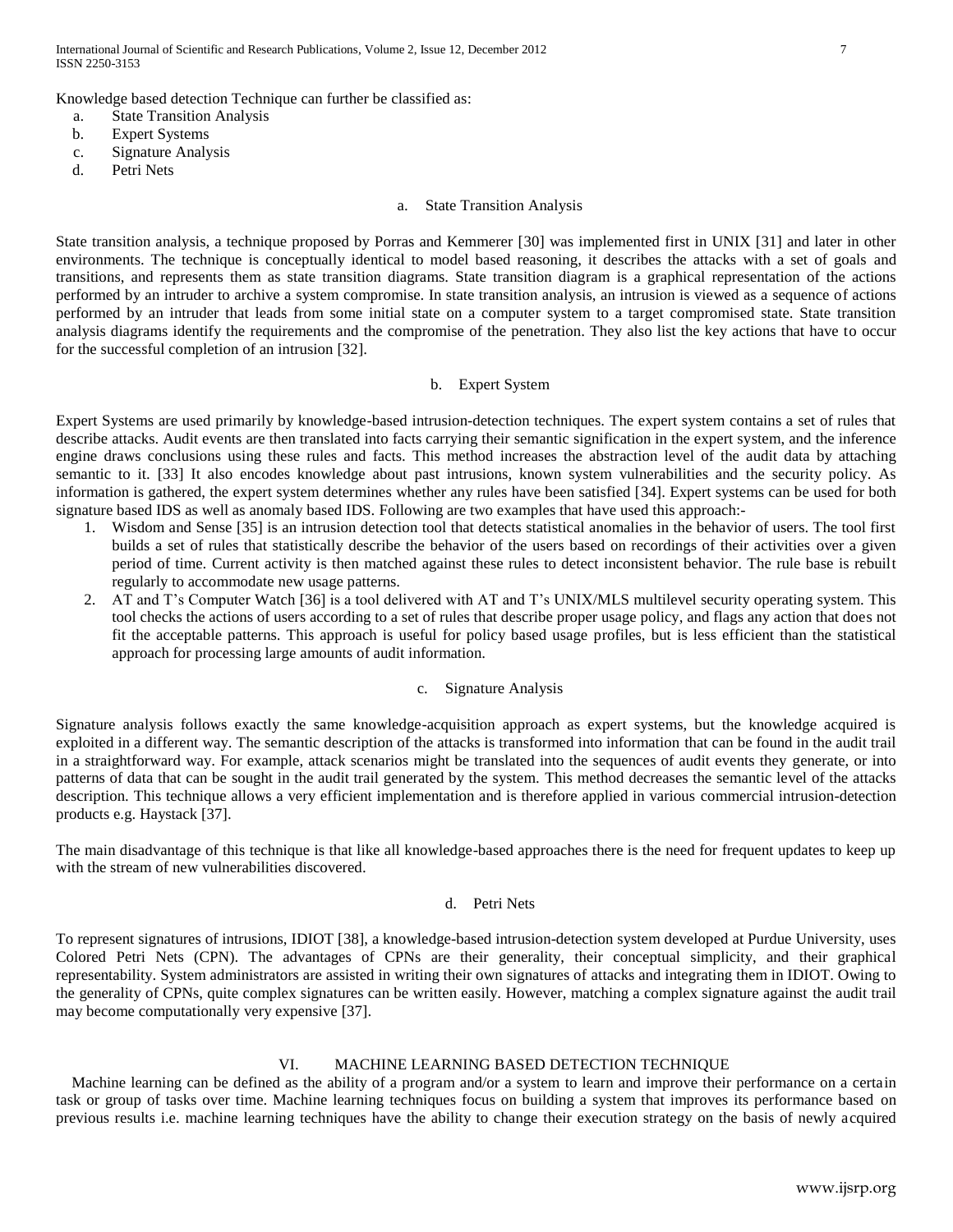information [5]. This feature could make it desirable to use in all situations, but the major drawback is their resource expensive nature. In many cases, the machine learning technique coincides with that of the statistical techniques and data mining techniques. [13] This technique can further classified as:

- a. Bayesian Approach
- b. Neural Networks
- c. Fuzzy Logic
- d. Genetic Algorithms
- e. Support vector machines

## a. Bayesian Approach

A Bayesian Approach is a graphical model that encodes probabilistic relationships among variables of interest. It is a popular representation for encoding uncertain expert knowledge in expert systems. More recently, researchers have developed methods for learning Bayesian networks from data. The techniques that have been developed are new and still evolving, but they have been shown to be remarkably effective for some data-analysis problems. Bayesian Approach is generally used for intrusion detection in combination with statistical techniques, yielding several advantages [39], as shown below. However, as pointed out in [40], a serious disadvantage of using Bayesian networks is that their results are similar to those derived from threshold-based systems, while considerably higher computational effort is required [41] proposed a method based on a technique called Pseudo-Bayes estimators to enhance an ABIDS's ability to detect new attacks while reducing the false alarm rate as much as possible.

## Advantages of Bayesian Approach: [39]

- 1. It readily handles situations where some data entries are missing (incomplete data sets).
- 2. It allows one to learn about causal relationships.
- 3. As the model has both a causal and probabilistic semantics, it is an ideal representation for combining prior knowledge (which often comes in causal form) and data.
- 4. It provides an efficient and principled approach for avoiding the over fitting of data.

## b. Neural Networks

In the neural network approach the systems learn to predict the next command based on a sequence of previous commands by a specific user. Neural networks provide a solution to the problem of modeling the users' behavior in anomaly detection because they do not require any explicit user model. Neural networks for intrusion detection were first introduced as an alternative to statistical techniques in the IDES intrusion detection expert system [42]. Ghosh et al. [43] found that a "well trained, pure feed forward, back propagation neural network" performed comparably to a basic signature matching system. Various neural networks can be used for anomaly based IDS like Multi layered Perceptrons, Radial Basis Function-Based, Hopfield Networks etc.

For building a neural network an IDS consists of three phases: [44]

1. The collection of training data by obtaining the audit logs for each user for a certain period. A vector is formed for each day and each user, which shows how often the user, executed each command.

2. Train the neural network to identify the user based on the command distribution vectors.

3. The neural network to identify the user based on the command distribution vector. If the network's suggestion is different from the actual user, an anomaly is signaled.

## c. Fuzzy Logic Approach

Fuzzy logic techniques have been in use in the area of computer and network security since the late 1990's [45]. Fuzzy logic plays an important role in implementing ABIDS. The fuzzy logic part of the system is mainly responsible for both handling the large number of input parameters and dealing with the inexactness of the input data. When combined with data mining, it reduces the size of the input data sets and selects features that highlight anomalies; fuzzy logic can be an effective means of defining network attacks. Dickerson et al. developed the Fuzzy Intrusion Recognition Engine (FIRE) using fuzzy sets and fuzzy rules [19].

A fuzzy logic technique has been used in correlation with Intrusion Detection because of its following characteristics: [19] [46] [47]

- 1. Various quantitative parameters used for Intrusion Detection e.g., CPU usage time, activity frequency, connection interval, etc., are fuzzy in nature [49].
- 2. The concept of security itself is fuzzy as stated by Bridges et al. [49].
- 3. Fuzzy systems can readily combine inputs from varying sources [50].
- 4. The degree of alert that can occur with intrusion is often fuzzy [50].
- 5. Fuzzy rules allow us to easily construct if-then rules that help in describing security attacks [22].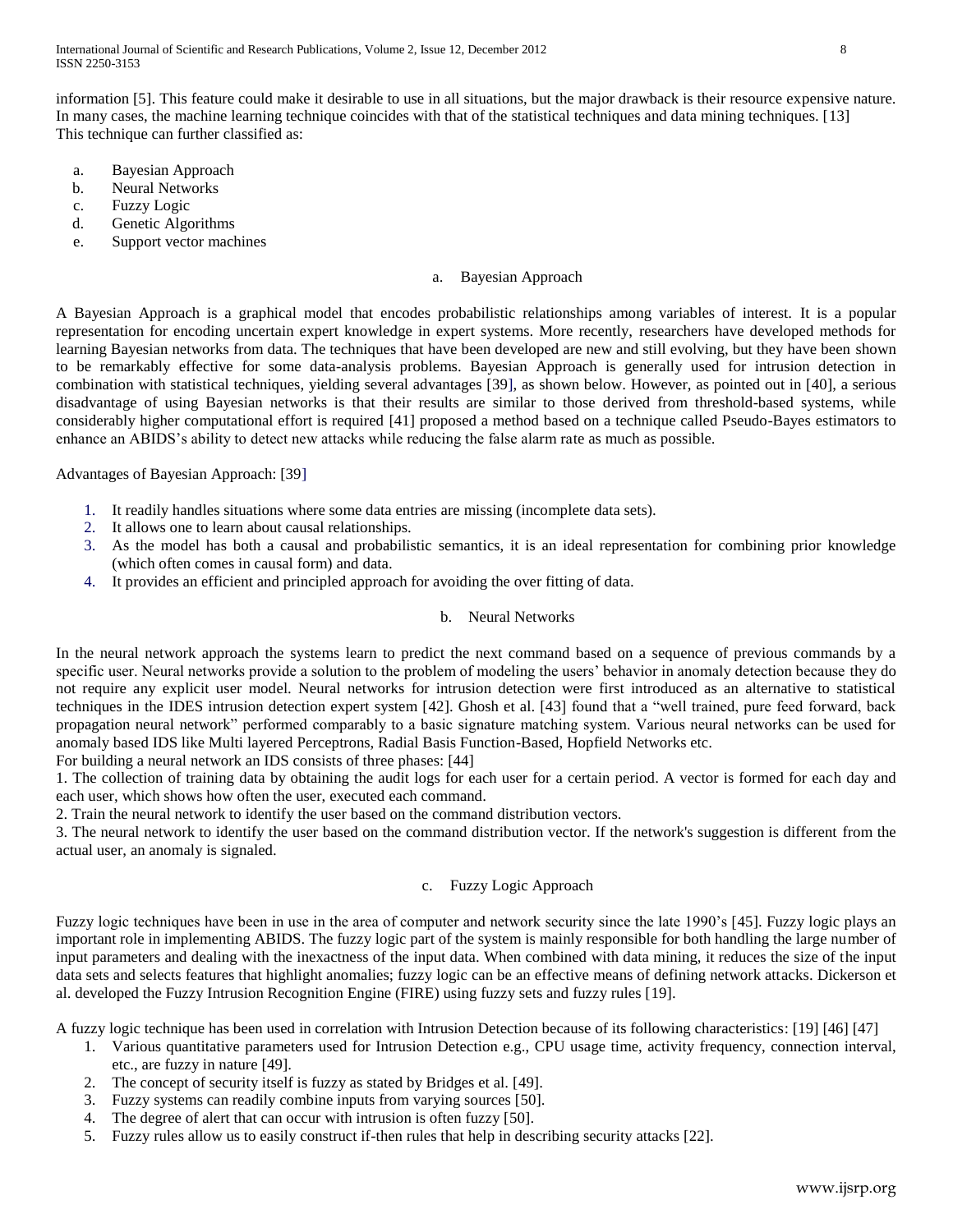#### d. Genetic Algorithms

Genetic algorithms were originally introduced in the field of computational biology. It uses the computer to implement the natural selection and evolution. This concept comes from the ''adaptive survival in natural organisms". The algorithm starts by randomly generating a large population of candidate programs. Some type of fitness measure to evaluate the performance of each individual in a population is used. A large number of iterations is then performed that low performing programs are replaced by genetic recombination of high performing programs. That is, a program with a low fitness measure is deleted and does not survive for the next computer iteration [48]. Researchers have tried to integrate it with IDSs: Crosbie and Spafford [49] have used a genetic algorithm for sparse trees to detect anomalies. They attempted to minimize the occurrence of false positives by utilizing human input in a feedback loop.

#### e. Support vector machines

Support vector machines (SVM) is proposed by Vapnik in 1998. SVM first maps the input vector into a higher dimensional feature space and then obtain the optimal separating hyper-plane in the higher dimensional feature space. Moreover, a decision boundary, i.e. the separating hyper-plane, is determined by support vectors rather than the whole training samples and thus is extremely robust to outliers. In particular, an SVM classifier is designed for binary classification. That is, to separate a set of training vectors which belong to two different classes? Note that the support vectors are the training samples close to a decision boundary. The SVM also provides a user specified parameter called penalty factor. It allows users to make a tradeoff between the number of misclassified samples and the width of a decision boundary. Eskin et al. [50] and Honig et al. [51] used an SVM in addition to their clustering methods for unsupervised learning. The achieved performance was comparable to or better than both of their clustering methods. Mukkamala, Sung, et al. [52] [53] used a more conventional SVM approach. They used five SVMs, one to identify normal traffic, and one to identify each of the four types of malicious activity in the KDD Cup dataset. Every SVM performed with better than 99% accuracy, even using seven different variations of the feature set. As the best accuracy they could achieve with a neural network (with a much longer training time) was 87.07%, they concluded that SVMs are superior to neural nets in both accuracy and speed.

## VII. EXAMPLES OF SOME OF THE PROJECTS OF ABIDS

FIRE (Fuzzy Intrusion Recognition Engine)

 It is an ABIDS that uses fuzzy system to access malicious activity against computer networks. FIRE uses simple data mining techniques to process the network input data and generate fuzzy sets for every observed feature. The fuzzy sets are then used to define fuzzy rules to detect individual attacks. FIRE does have any sort of model representing the current state of the system, but it relies on attack specific rules for detection. It creates and applies fuzzy logic rules to the audit data to classify it as normal or anomalous [9]. The important features of FIRE are as follows: [19]

- 1. It shows that fuzzy systems can be used as an intrusion detection method.
- 2. It has identified data sources that are the best inputs to the fuzzy intrusion detection system.
- 3. It has given the best methods for representing network input data.
- 4. It has shown how the system can be scaled to distributed intrusion detection involving multiple hosts and/or networks.
- 5. It use readily available software and hardware as much as possible,
- 6. And it is a tool that can be accessed by system/security administrator.

#### Advantages of FIRE:

- 1. It does not rely on the entire model for representing current state of the system but it relies on attack specific rules for detection.
- 2. It creates and applies the concept of fuzziness to the input data to classify it as normal or anomalous.
- 3. This approach is particularly effective against port scans and probes attacks.

#### Disadvantages of FIRE:

1. The primary disadvantage to this approach is the rule generation process is very laborious.

#### ADAM (Audit Data Analysis and Mining)

 ABIDS has the ability to detect new attacks, but in practice this is far from easy. Anomaly detection has the potential to generate too many false alarms, and it is very time consuming and labor expensive to sift true intrusions from the false alarms [41]. In order to improve the detection and false alarm rates ADAM was designed [54]. It was developed at the Center for Secure Information Systems of George Mason University. It is an real-time anomaly detection system, which uses a module to classify the suspicious events into false alarms or real attacks. It works in two phases: training phase and detection phase [7]. It builds a profile of normal activities over attack-free training data, and then detects attacks with the previously built profile. It is essentially a testbed for using data mining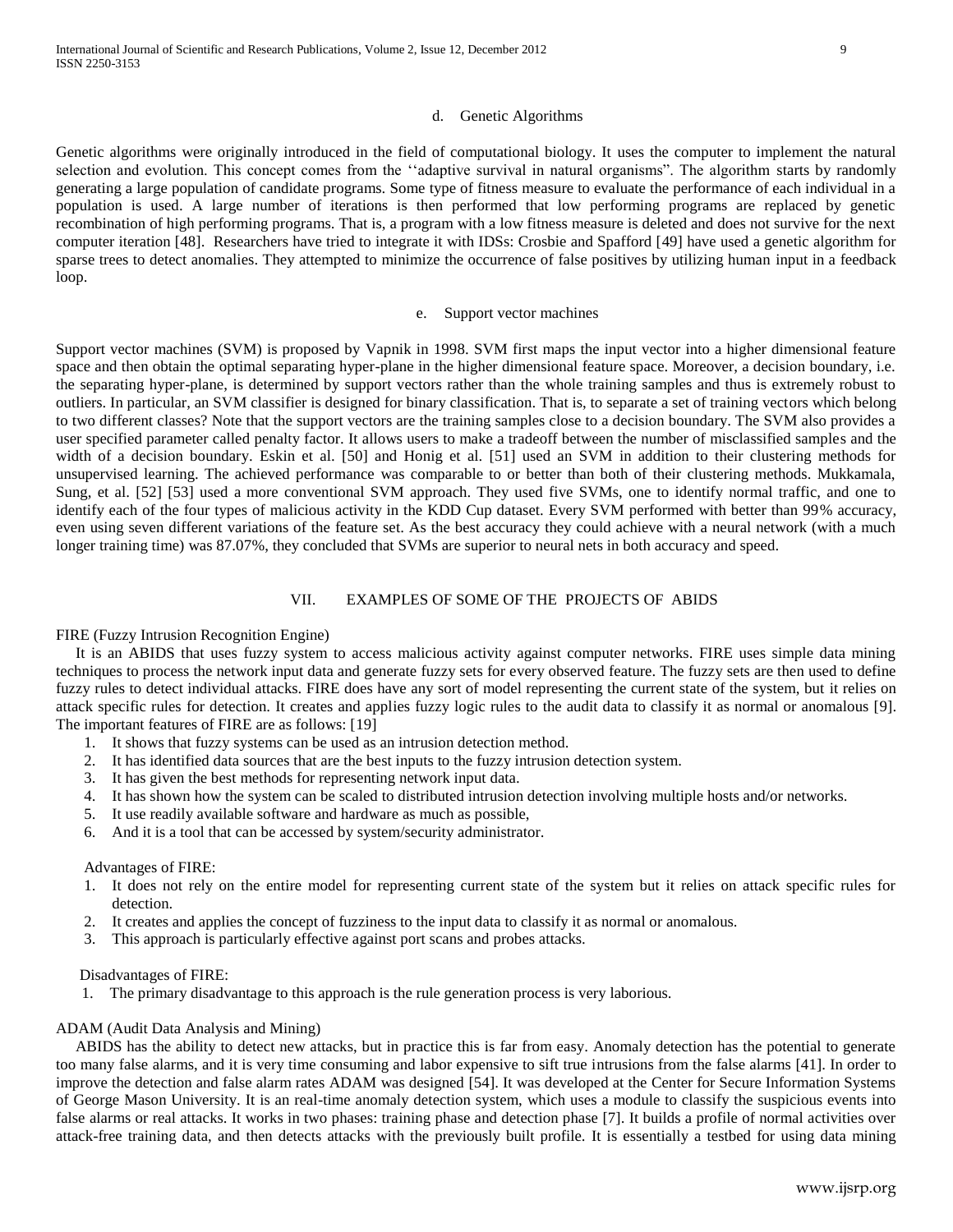techniques to detect intrusions. ADAM uses a combination of association rules mining and classification to discover attacks in a TCPdump audit trail [55]. ADAM is unique in two ways. First, ADAM uses data mining to build a customizable profile of rules of normal behavior, and a classifier that sifts the suspicious activities, classifying them into known attack, unknown attacks or false alarms. Secondly, ADAM is designed to be used on-line (in real time), a characteristic achieved by using incremental mining algorithms that use a sliding window of time to find suspicious events [56].

Advantages of ADAM:

- 1. It has the ability to work in real time.
- 2. It is able to detect novel attacks (unknown attacks).
- 3. When used with classifiers the number of false alarms is greatly reduced as the abnormal associations that belong to normal instances are filtered out. [56]

#### Disadvantages of ADAM

1. It has high dependency on training data for normal activities.

We are very confident that ADAM will become, with time, a very strong tool to help security officers in their daily work against intruders. [56]

#### Haystack

 Haystack is a prototype system for the detection of intrusions in multi-user Air Force computer systems, which mainly runs on a Unisys (Sperry) 1100/60 mainframe and the OS/1100 operating system (the standard Air Force computing platform at that time ) [57]. Haystack reduces voluminous system audit trails to short summaries to help the System Security Officer (SSO) detect and investigate intrusions, particularly by insiders (authorized users) [58]. It is one of the earliest examples of a statistical anomaly-based intrusion detection system. It defines a range of values that were considered normal for each feature. If during a session, a feature fell outside the normal range, it keeps a score. It raises an alarm if this score becomes too large. It also maintained a database of user groups and individual profiles. If a user had not previously been detected, a new user profile with minimal capabilities was created using restrictions based on the user's group membership [2].

#### Advantages of Haystack

- 1. It provides the operational utility for SSO to reduce voluminous system audit trails to short summaries for the further investigation of potential computer intrusions.
- 2. It allows the SSO to new reports by making the "Ad-hoc" queries against the database.

Disadvantages of Haystack

- 1. It was designed to be used offline, so it failed to be used for real-time intrusion detection systems since doing so required high-performance systems.
- 2. Because of its dependence on maintaining profiles, a common problem for system administrators was the determination of what attributes were good indicators of intrusive activity.

## VIII. CONCLUSION

 Intrusion detection is currently attracting interest from both the research community and commercial companies. In this paper, we have given an overview of the current state-of-the-art of ABIDS, based on a proposed taxonomy illustrated with examples of past and current projects. This taxonomy also highlights the properties of ABIDS and covers the past and current developments adequately. Each of its technique has its own advantages and disadvantages. We believe that no single criterion can be used to completely defend against computer network intrusion. There is no single version of it that can be used as a standard solution against all possible attacks. It is both technically difficult and economically costly to build and maintain computer systems and networks that are not susceptible to attacks. The technique to be selected depends on the specifications of the type of anomalies that the system is supposed to face, the type and behavior of the data, the environment in which the system is working, the cost and computation limitations and the security level required.

#### **REFERENCES**

[1] Anderson, J.P ,"Computer Security Threat Monitoring and Surveillance", Technical Report, J.P. Anderson Company, Fort Washington, Pennsylvania, April 1980.

[2] D. E. Denning, P. G. Neumann, "Requirements and model for IDES-A real-time intrusion detection system", Computer Sci. Lab, SRI International, Menlo Park, CA, Tech. Rep., 1985.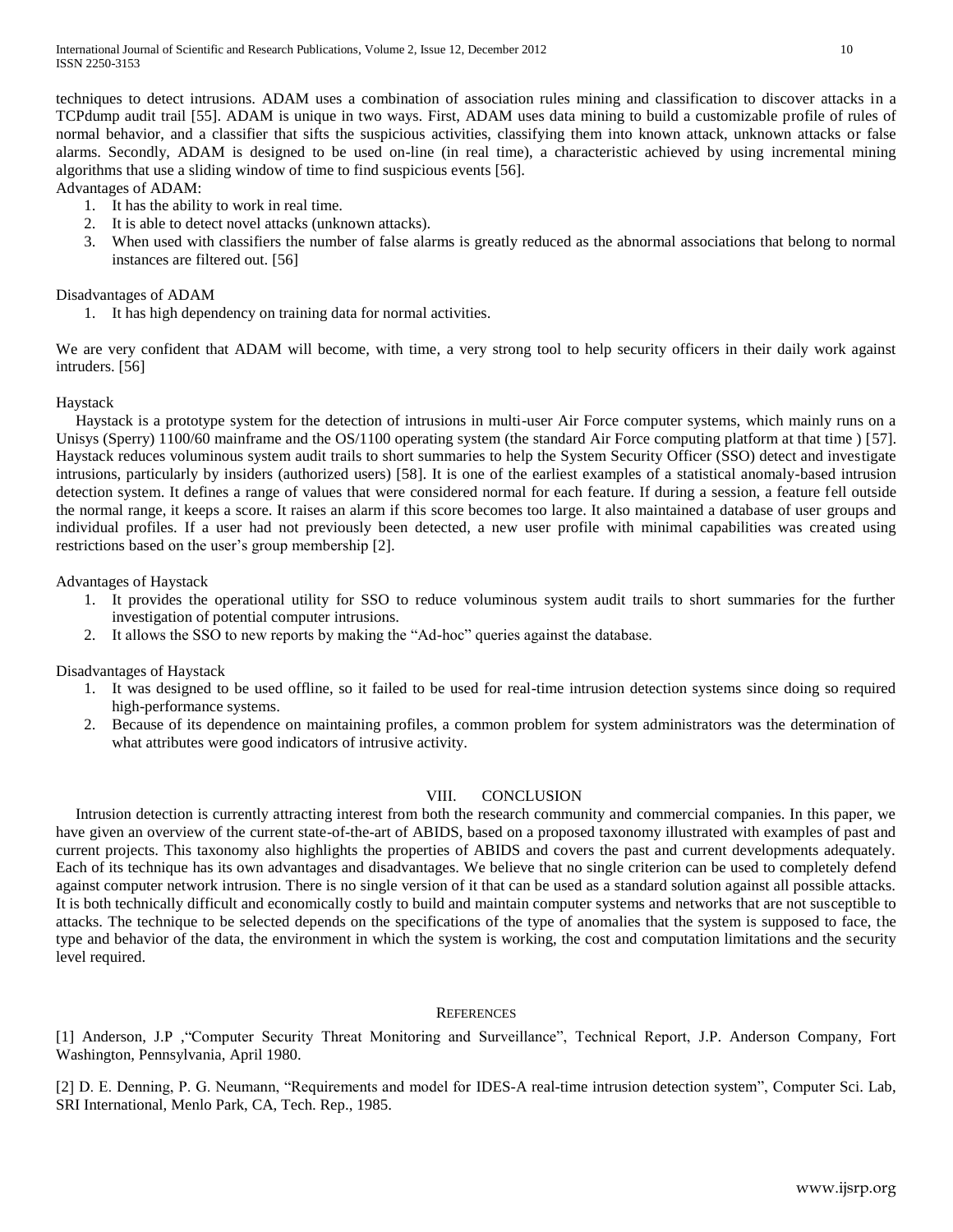International Journal of Scientific and Research Publications, Volume 2, Issue 12, December 2012 11 ISSN 2250-3153

[3] Dorothy E. Denning, "An Intrusion-Detection Model", IEEE Transactions on Software Engineering, Vol. SE-13, No. 2, pp. 222- 232, Feb 1987.

[4] Parker, D.B., "Demonstrating the elements of information security with treats", In Proceeding of the 17<sup>th</sup> National Computer Security Conference, pp. 421-430, 1994.

[5] Animesh Patcha, Jung-Min Park, "An overview of anomaly detection techniques: Existing solutions and latest technological trends", Elsevier, Science Direct, Computer Networks, 51, pp. 3448-3470, 2007.

[6] Markos Markou, Sameer Singh, "Novelty Detection; a review-part 2: Neural Network based approaches", Signal Processing, Vol. 83, pp. 2499-2521, 2003.

[7] A. Qayyum, M. H. Islam, and M. Jamil, "Taxonomy of Statistical Based Anomaly Detection Techniques for Intrusion Detection", IEEE, International Conference on Emerging Technologies, Islamabad, pp. 270-276, September 17-18, 2005.

[8] statistical-based-intrusion-detection [www.symantec.com/connect/.../statistical-based-intrusion-detection](http://www.symantec.com/connect/.../statistical-based-intrusion-detection)

[9] K.Parvathi Devi and Y.A Siva Prasad, "Study of Anomaly Identification Techniques in Large Scale Systems", International Journal of Computer Trends and Technology, Vol.3, Issue1, 2012.

[10]James Cannady and Jay Harrel, "A Comparative Analysis of Current Intrusion Detection Technologies", Proceedings of Technology in Information Security Conference (TISC), pp. 212-218, 1996.

[11] Vasilios A. Siris, and Fotini Papagalou, "Application of anomaly detection algorithms for detecting SYN flooding attacks", Elsevier, Computer Communications, Vol. 29, pp. 1433–1442, 2006.

[12] James Cannady Jay Harrell, "A Comparative Analysis of Current Intrusion Detection Technologies", Proceeding of 4<sup>th</sup> Technology for Information Security Conference, TISC'96, Houston, TX, May 1996.

[13] P. Garcı´a-Teodoroa, J. Dı´az-Verdejo, G. Macia´-Ferna´ndez and E. Va´zquez, "Anomaly-based network intrusion detection: Techniques, systems and challenges" , Elsevier, Computers and Security, Vol. 28 ,pp. 18-28, 2009.

[14] Nong Ye, Syed Masum Emran, Qiang Chen, and Sean Vilbert, "Multivariate Statistical Analysis of Audit Trails for Host-Based Intrusion Detection" , IEEE Transaction on Computers, Vol. 51, No. 7, July 2002.

[15] Nong Ye and Qiang Chen, "An Anomaly Detection Technique Based on a Chi-Square Statistic for Detecting Intrusions into Information Systems", Quality and reliability Engineering International, Vol.17, No.2, pp. 105-112, 2001.

[16]Woodall WH,and Ncube MM, "Multivariate CUSUM quality control procedures", Techno metrics, Vol. 27, pp. 185–192, 1985.

[17] Lowry CA, Woodall WH, Champ CW, and Rigdon SE, "Multivariate exponentially weighted moving average control chart" , Techno metrics ,Vol. 34, pp. 46–53, 1992.

[18] M. Sathya Narayana, B. V. V. S. Prasad, A. Srividhya and K. Pandu Ranga Reddy, "Data Mining Machine Learning Techniques – A Study on Abnormal Anomaly Detection System", International Journal of Computer Science and Telecommunications ,Vol. 2, Issue 6, September 2011.

[19] J. E. Dickerson and J. A. Dickerson, "Fuzzy network profiling for intrusion detection", In 19<sup>th</sup> International Conference of the North American Fuzzy Information Processing Society (NAFIPS), Atlanta, GA, pp. 301 – 306 , 2000 .

[20] Jian Pei, Shambhu, J. Upadhyaya, Faisal Farooq and Venugopal Govindaraju , "Data Mining for Intrusion Detection – Techniques, Applications and Systems" , Data Mining Techniques for Intrusion Detection and Computer Security, University at Buffalo, New York.

[21] Varun Chandola, Arindam Banerjee, and Vipin Kumar, "Anomaly Detection: A Survey", ACM Computing Surveys, Vol. 41, No. 3, Article 15, July 2009.

[22] Lee, W., Stolfo, S., "Data Mining Approaches for Intrusion Detection", Proceedings of the 7<sup>th</sup> USENIX Security Symposium, pp. 79-94, 1998.

[23] Barbara D, Couto J, Jajodia S, and Wu N, "ADAM: A Testbed for Exploring the Use of Data Mining in Intrusion Detection", SIGMOD Record, Vol. 30, No. 4, pp. 15-24, 2001.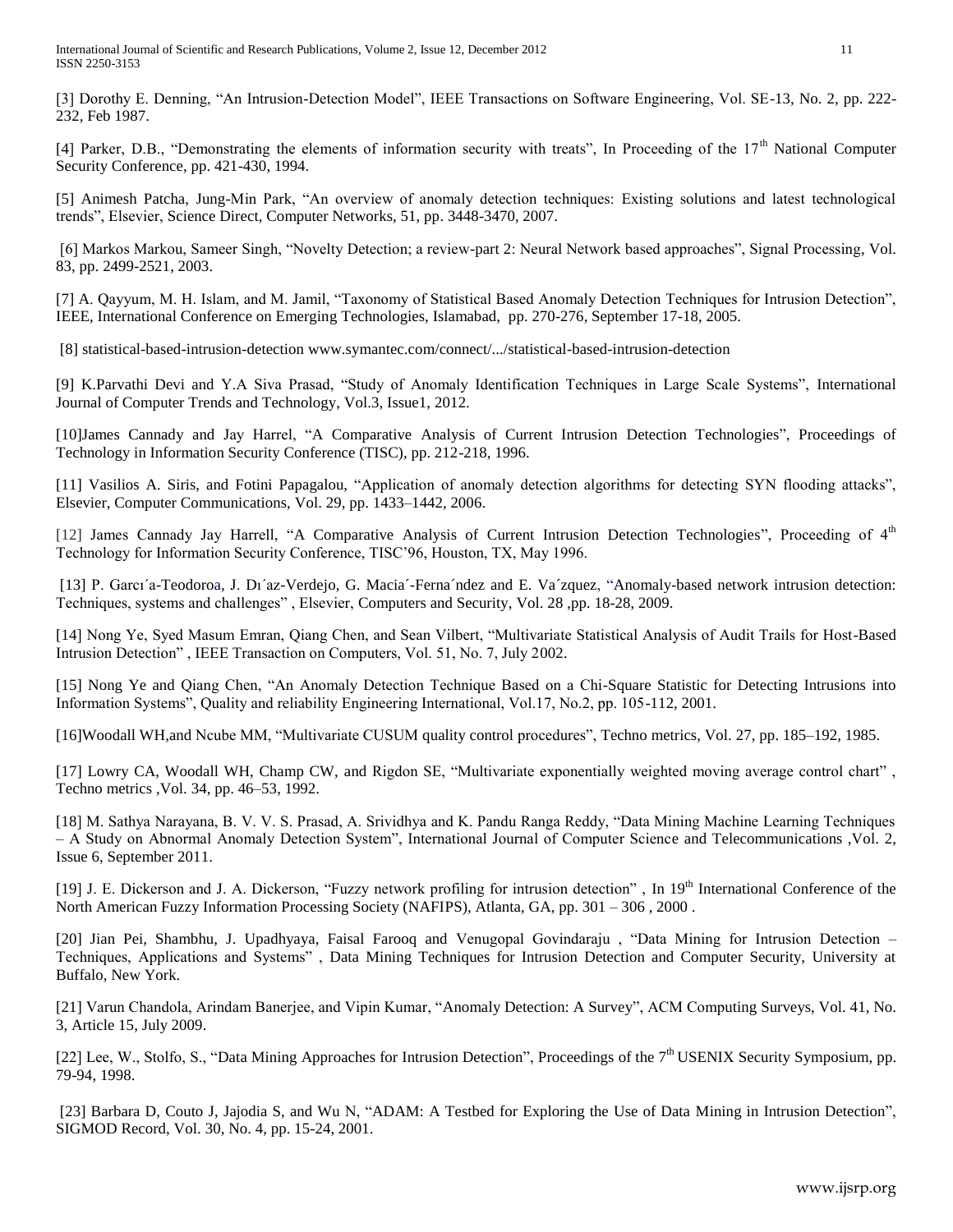[24] Lee, W. Stolfo and S. Kui, M., "A Data Mining Framework for Building Intrusion Detection Models", IEEE Symposium on Security and Privacy, pp.120-132, 1999.

[25] Manganaris S, Christensen M, Zerkle D, and Hermiz K, "A Data Mining Analysis of RTID Alarms", Proceedings of Recent Advances in Intrusion Detection, Second International Workshop, 1999.

[26] Margaret H. Dunham, "Data Mining Introductory and Advanced Topics", Prentice Hall, 2003, ISBN 0-13-088892-3

[27] Arman Tajbakhsh, Mohammad Rahmati, and Abdolreza Mirzaei, "Intrusion detection using fuzzy association rules", Applied Soft Computing, Vol. 9, pp. 462–469, 2009.

[28] Mohammadreza Ektefa, Sara Memar, Fatimah Sidi , and Lilly Suriani Affendey, "Intrusion Detection Using Data Mining Techniques [Information Retrieval & Knowledge Management", CAMP, 2010.](http://ieeexplore.ieee.org/xpl/mostRecentIssue.jsp?punumber=5462929) 

[29] Herve Debar, Marc Dacier and Andreas Wespi, "Towards a Taxonomy of Intrusion Detection Systems", Elsevier, Computer Networks, Vol. 31, pp. 805–822, 1999.

[30] Phillip A, Porras and Alfonso Valdes "Live traffic analysis of tcp/ip gateways", Proceeding ISOC Symposium on Network and Distributed System Security, San Diego, CA, March1998.

[31] Koral Ilgu, "Ustat: A real- time intrusion detection system for Unix", Proceeding IEEE Symposium on Research in Security and Privacy, Oakland, CA, pp. 16-28, May 1993.

[32] E. Biermann, E.Cloete, and L.M. Venter, "A comparison of Intrusion Detection systems", Elsevier, Computers & Security, Vol. 20, pp. 676-683, 2001.

[33] T. Lunt, and R. Jagannathan, "A prototype real-time intrusion detection expert system", Proceeding of Symposium on Security and Privacy, Oakland, CA, pp. 59-66, April 1988.

[34] Frank, J., "Artificial intelligence and intrusion detection: current and future directions", In Proceedings of the 17<sup>th</sup> National Computer Security Conference, October 1994.

[35] H. S. Vaccaro and G. E. Liepins, "Detection of anomalous computer session activity", Proceeding IEEE Symposium on Research in Security and Privacy, pp. 280-289, 1989.

[36] Cheri Dowell and Paul Ramstedt, "The Computer Watch data reduction tool" ,Proceeding 13<sup>th</sup> National Computer Security Conference, Washington, DC, pp. 99-108, October 1990.

[37] Herve Debar, Marc Dacier, Andreas Wespi, "Towards a taxonomy of intrusion-detection systems", Elsevier, Computer Networks, Vol. 31, pp. 805–822, 1999.

[38] S. Kumar, and E. Spafford, "A pattern matching model for misuse intrusion detection", Proceeding 17<sup>th</sup> National Computer Security Conference, pp. 11–21, October 1994.

[39] David Heckerman, "A Tutorial on Learning with Bayesian Networks", Microsoft Research, Technical Report MSRTR 95, 2006.

[40] Kruegel C., Mutz D., Robertson W., Valeur F, "Bayesian event classification for intrusion detection", In: Proceedings of the 19<sup>th</sup> Annual Computer Security Applications Conference, 2003.

[41] D. Barbara, N. Wu, and S. Jajodia, "Detecting novel network intrusions using bayes estimators", In Proceedings of the First SIAM International Conference on Data Mining , Chicago, USA, Apr. 2001.

[42] Debar H, Becker M, and Siboni D, "A Neural Network Component for an Intrusion Detection System", IEEE Computer Society Symposium on Research in Security and Privacy, Los Alamitos Oakland, CA, pp. 240–250, May 1992.

[43] Ghosh A, K. A Schwartzbard, and M Schatz, "Learning program behavior profiles for intrusion detection". In Proceeding of  $1<sup>st</sup>$ USENIX, 9-12 April, 1999.

[44] E. Biermann, E.Cloete, and L.M. Venter, "A comparison of Intrusion Detection systems", Elsevier, Computers & Security, Vol. 20, pp. 676-683, 2001.